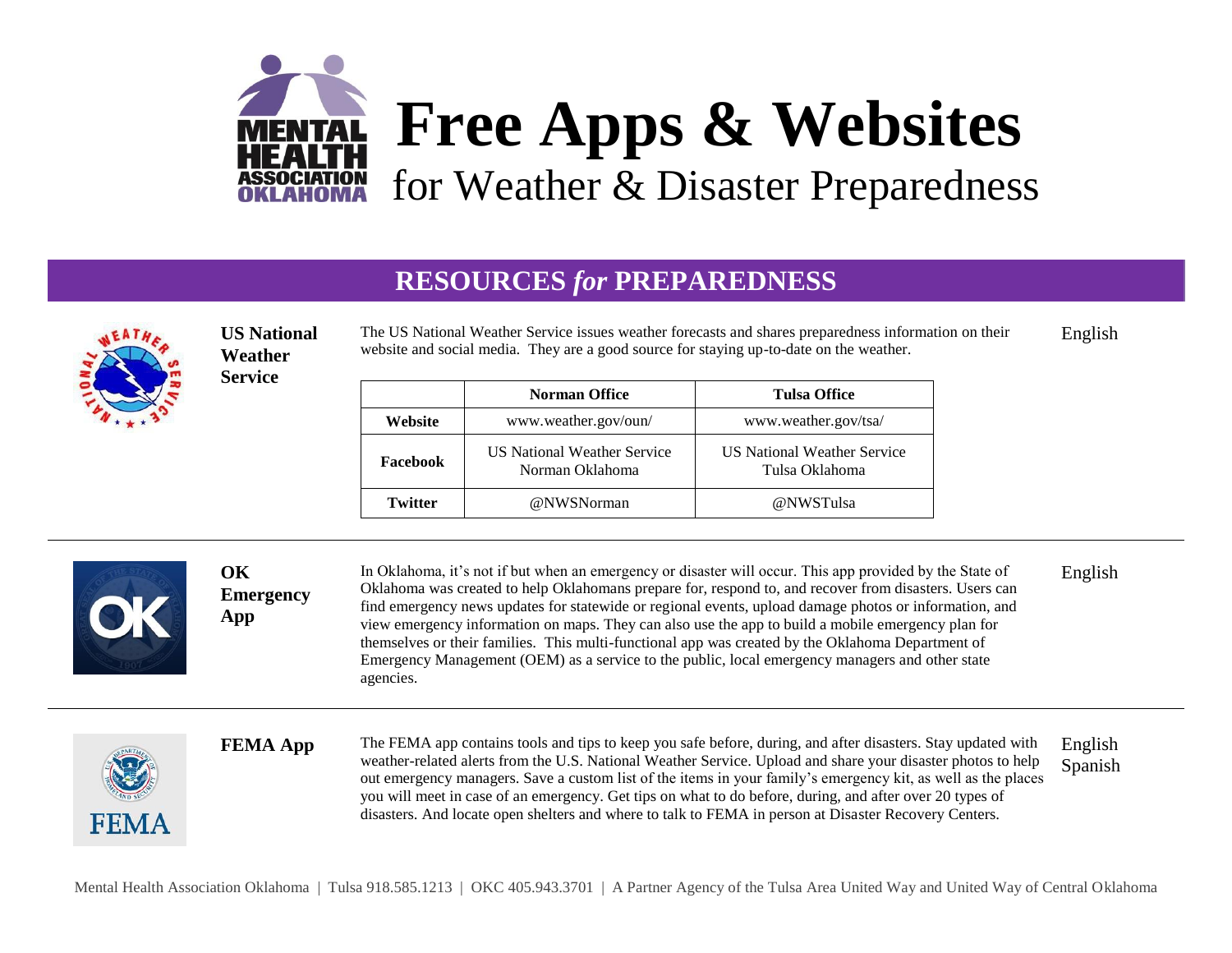

**American Red Cross: Tornado App**

The American Red Cross tornado app is the complete solution you need to understand and prepare for a tornado and all that comes with it. With interactive quizzes and simple step-by-step advice it's never been easier to be ready! English Spanish

*The tornado app is one of 10 free apps including: first aid, pet first aid, earthquake, hurricane, flood, wildfires, hero care, blood, and emergency!* 



**American Red Cross: First Aid App**

Accidents happen. The official American Red Cross First Aid app puts expert advice for everyday emergencies in your hand. Get the app and be prepared for what life brings. With videos, interactive quizzes and simple step-by-step advice it's never been easier to know first aid. English Spanish

*The first aid app is one of 10 free apps including: pet first aid, tornado, earthquake, hurricane, flood, wildfires, hero care, blood, and emergency!* 



**MyHome Scr.APP.book** MyHOME Scr.APP.book lets you quickly capture images, descriptions, bar codes and serial numbers of your prized possessions. The app organizes information room by room and even creates a back-up file for email sharing. It is great for determining how much insurance you really need and for filing a claim. English

## **RESOURCES** *for* **CHILDREN & ADOLESCENTS**



**American Red Cross: Monster Guard**

Welcome to the Monster Guard, rookies! Our motto is Learn-Practice-Share! Emergencies can happen at any time, so we need to LEARN how to stay safe during an emergency, PRACTICE what we learn, and SHARE with our friends and family. Travel across the United States and learn where tornadoes, wildfires, hurricanes, and earthquakes are most likely to occur. Practice your home fire escape plan. Evacuate from a tsunami and head to higher ground. You will learn to be safe by playing! English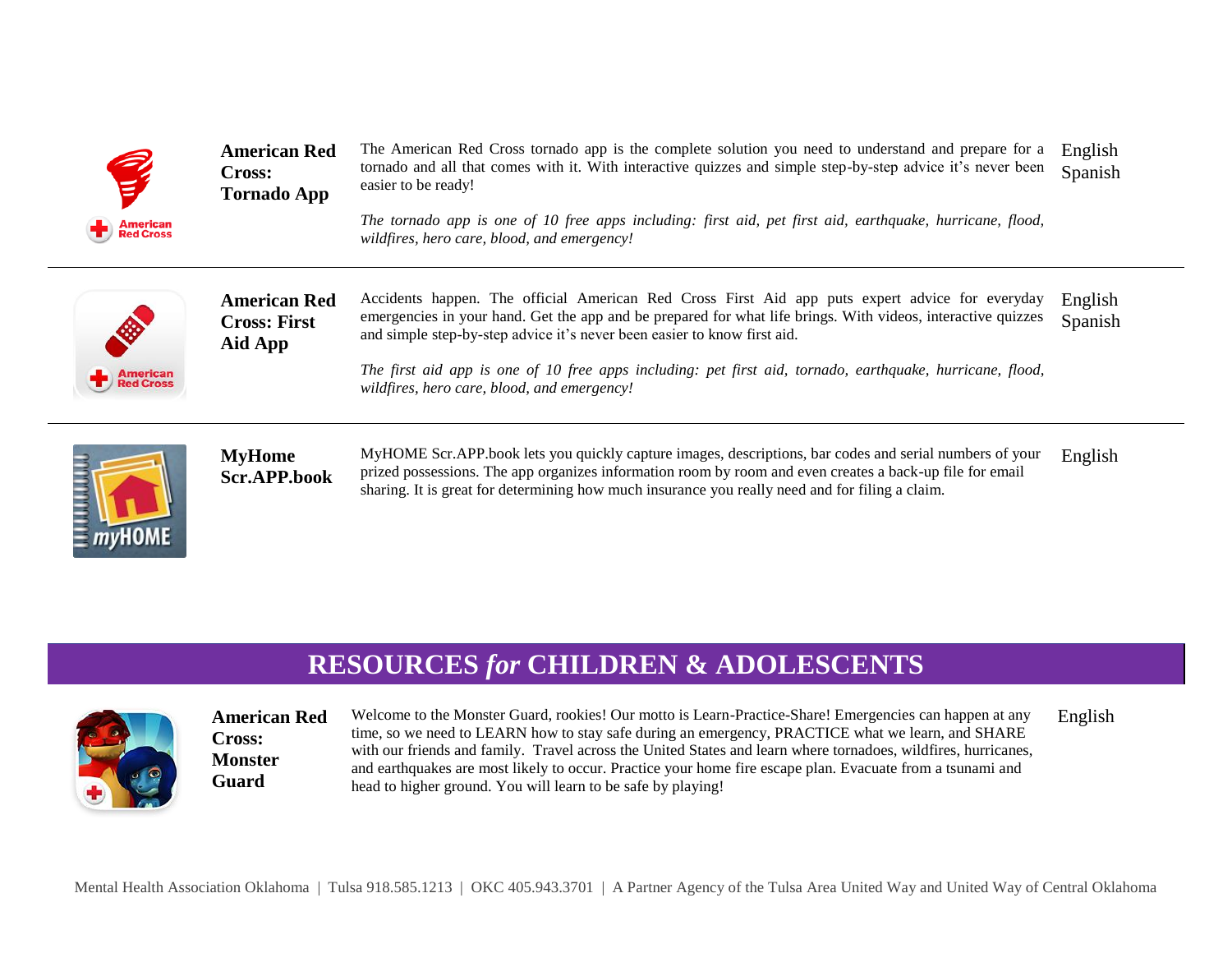

Help Kids Cope is an app designed to assist parents in talking to their children about different disasters they may experience or have already experienced. This app includes 10 different disaster types with sections in each on how to explain, prepare, respond, and heal from the event their family is concerned with. Each section gives guidance on talking to preschool, school-age, and adolescent children, as well as, includes ways parents can help themselves cope and support their children's reactions. Parent audio icons are located throughout the app—simply tap on these to hear a parent's personal story. Make sure your device is not on mute or vibrate to hear these stories. English

Help Kids Cope was a collaborative effort between the Ozark Center and the National Child Traumatic Stress Network.



**Emergency Preparation** 

**Define**<br>Let's Get Ready

**Family Emerger** 

PFA

**FEMA Kids Website** www.ready.gov/kids English

**Sesame Street Website**

**Helping Kids** 

**Cope** 

www.sesamestreet.org/toolkits/ready English

Spanish

Spanish

Tagalog Vietnamese Chinese

Haitian-Creole

## **RESOURCES** *for* **DISASTER MENTAL HEALTH**

## **PFA Mobile App**

PFA Mobile was designed to assist responders who provide psychological first aid (PFA) to adults, families, and children as part of an organized response effort. This app provides responders with summaries of PFA fundamentals, PFA interventions matched to specific concerns and needs of survivors, mentor tips for applying PFA in the field, a self-assessment tool for readiness to conduct PFA, and a survivors' needs form for simplified data collection and easy referral. PFA Mobile was created by VA's National Center for PTSD in partnership with the National Child Traumatic Stress Network (NCTSN) and DoD's National Center for Telehealth & Technology.

English Japanese

Mental Health Association Oklahoma | Tulsa 918.585.1213 | OKC 405.943.3701 | A Partner Agency of the Tulsa Area United Way and United Way of Central Oklahoma